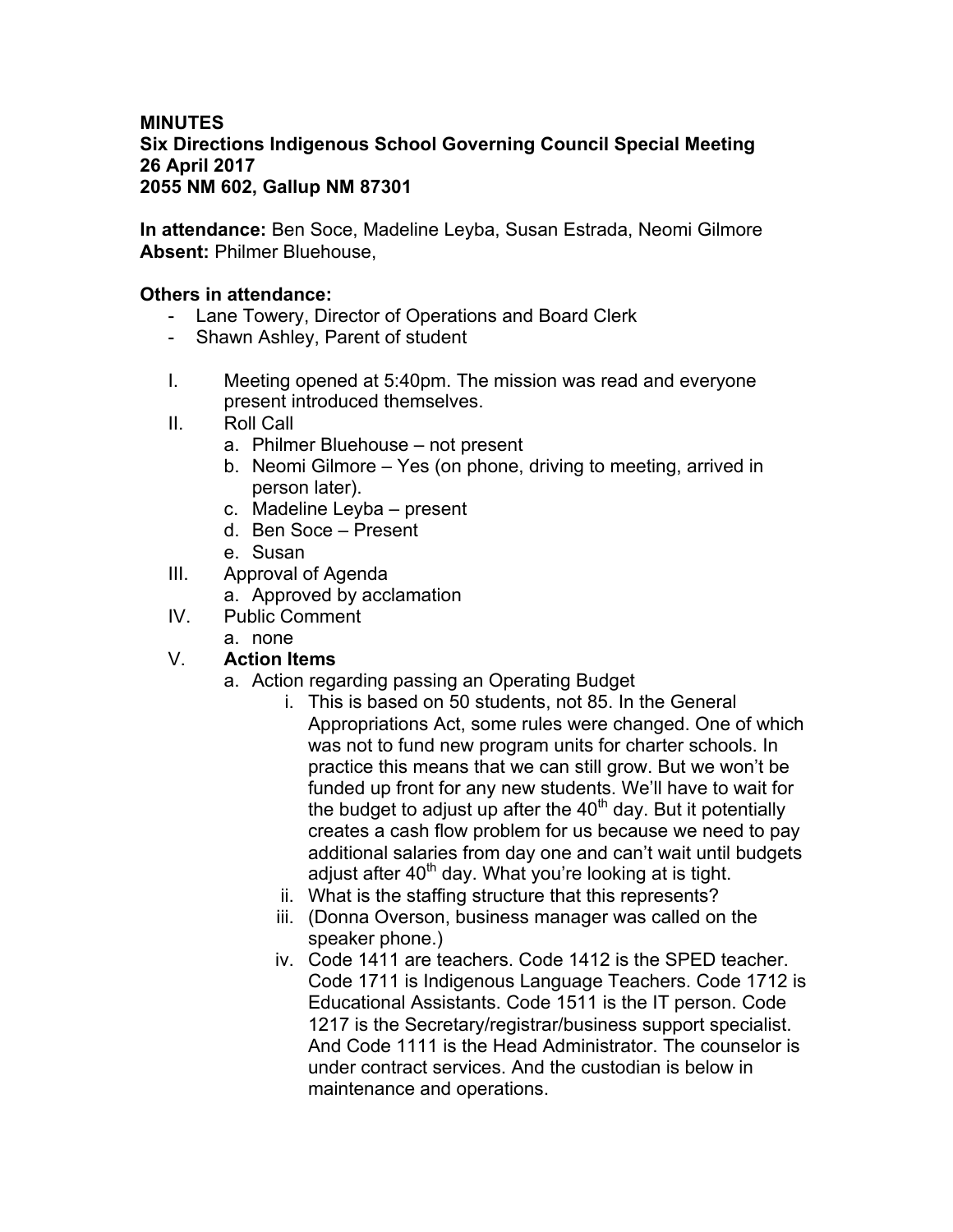- v. When we add up the .25 FTE for Zuni Language and the .75 FTE for Educational Assistant, that employee's salary is going down from this year. Why is the total salary for the person teaching Zuni Language going down?
- vi. There seem to be two issues. The coding of the job as a split between Zuni Language and Educational Assistant, which was what we did this year. And the other is the proposed change in the salary schedule for Native Language and Culture teachers. I think it would be more accurate to label this person more heavily as Zuni Language. Not only does she spend more of her time on that, but next year as we grow, her teaching responsibilities will only grow.
- vii. I do not feel comfortable reducing the Zuni Language salary at all, if we have no real reason to. Did we have a specific reason to reduce this person's salary?
- viii. We brought it up in the sub-committee meeting and were not given any reason. I know if it were me, and the only reason for reducing my salary was that we were reducing the salary schedule, that would not make me happy.
- ix. I want to come back to the thought that if we don't have specific reason for reducing someone's salary, we really shouldn't.
- x. How was their salary higher this year?
- xi. A few reasons. One is that you are looking at a proposed change in salary schedules. Another is that we negotiated the salary with this person and paid them higher than we anticipated paying for that role eventually. I defend that choice. There are only so many licensed teachers of Zuni Language in the world. The market favors the supply side. Also, we really liked this person. They are enthusiastic about their role here and they asked us to reach a certain number for their salary to justify them driving up to Gallup every day. So we did that.
- xii. This brings up another question, separate from the specific matter of this teacher's salary. I have a concern about the Native Language and Culture Teachers having a much lower salary than other licensed teachers, even if they have an associate's degree. We are Six Directions Indigenous School. We believe that indigenous knowledge has value and worth. We believe that indigenous languages are important to our school and to our students. It seems it is worth a philosophical discussion about why we are proposing paying indigenous language teachers less. Wouldn't it be a statement of our values to ensure that Native Language and Culture teachers get paid equitably to a math teacher or science teacher?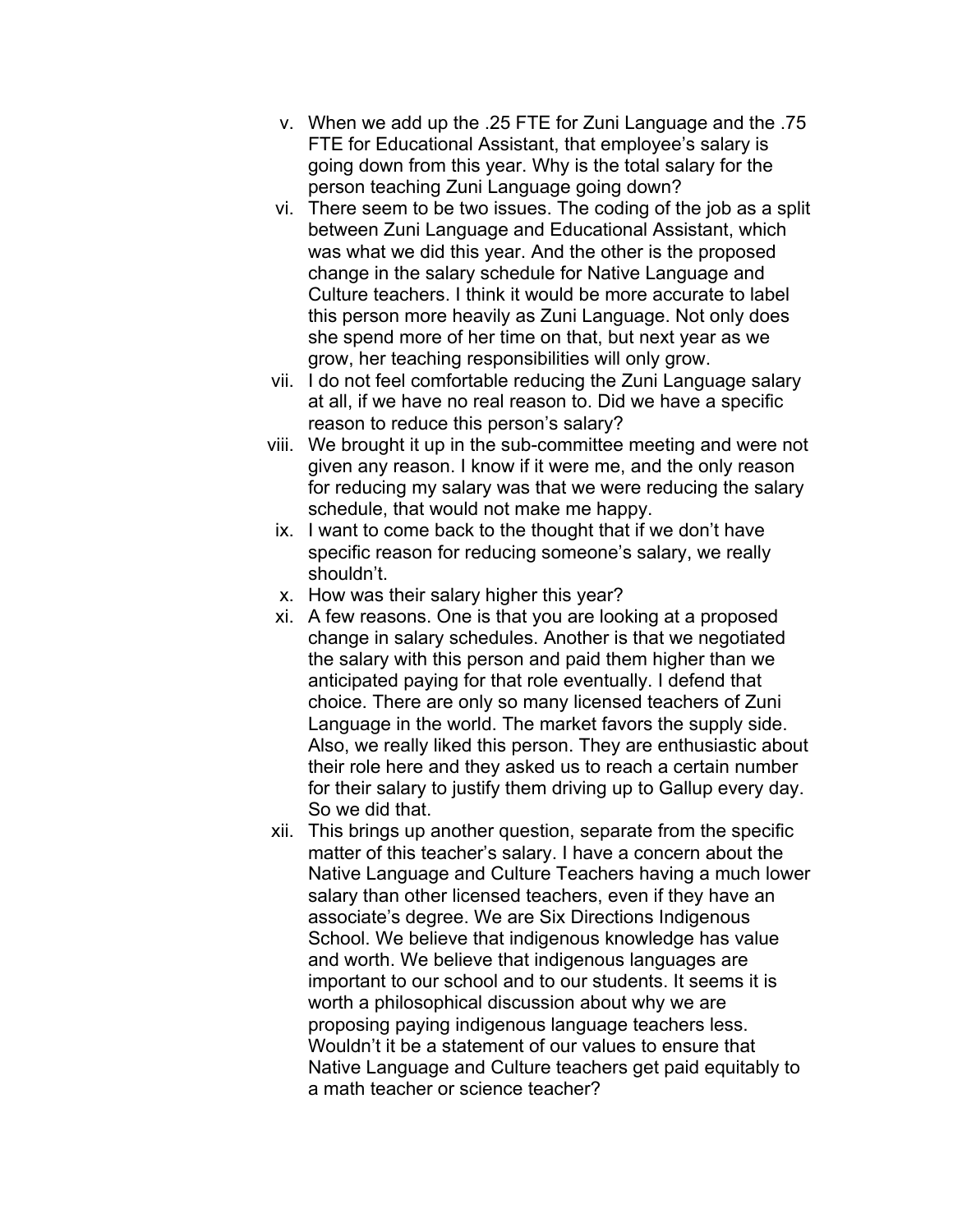- xiii. You know, this was an issue brought up on KTNN radio recently, talking about Navajo Language teachers locally. I think this is an important conversation.
- xiv. I agree. I think regardless of the conversation of this employee, we should only approve this salary schedule if the Native Language and Culture teachers' schedule is raised.
- xv. I propose we increase the Native Language and Culture Teacher salary schedule for Associates Degrees to start at 34,000 and for Bachelor's degrees to 36,000 and to increase from there at the same rate as the current salary schedule.
- xvi. In the future, I would like to see the salary schedule for Indigenous Language teachers with a bachelor's degree be equal to a level 1 teacher with a bachelor's degree. I understand that for now, that would be a big change in a tight budget. But I want us to really consider that for next year.
- xvii. I agree with this. I really think one of our top priorities has to be protecting our people. That's what is going to help our school grow and have continuity. I know the budget is tight, but this feels like the right decision to me.
- xviii. Now, back to the earlier concern, if we make that change, where does it leave the overall salary of the Zuni Language Teacher / EA position we were discussing?
- xix. It looks like overall, it would still be a little below her current salary.
- xx. Well what if we addressed the issue of coding? Instead of being a .25 FTE language teacher and a .75 FTE Zuni Language teacher, what if we reversed that? Or even made her a 1.0 FTE Zuni Language teacher?
- xxi. That really would be a more accurate picture of her role here moving forward. She'll have a course-load teaching all the middle school grades Zuni Language, which is the same as any other content teacher next year.
- xxii. Well I propose we should change the Zuni Language teacher to be a 1.0 FTE Zuni Language in job code 1711 and eliminate the .75 FTE in the Educational Assistant, line 1712.
- xxiii. The change was reflected in a draft budget worksheet.
- xxiv. The changes in salary schedule and job coding bring our salary liability up, but the budget worksheet we have here isn't automatically changing the benefits, which would go up also.
- xxv. So we need to move money from somewhere else?
- xxvi. Correct. But we don't know the exact amount. We need our business manager here for this.
- xxvii. Could we move some money out of supplies and materials? xxviii. I'd prefer not to.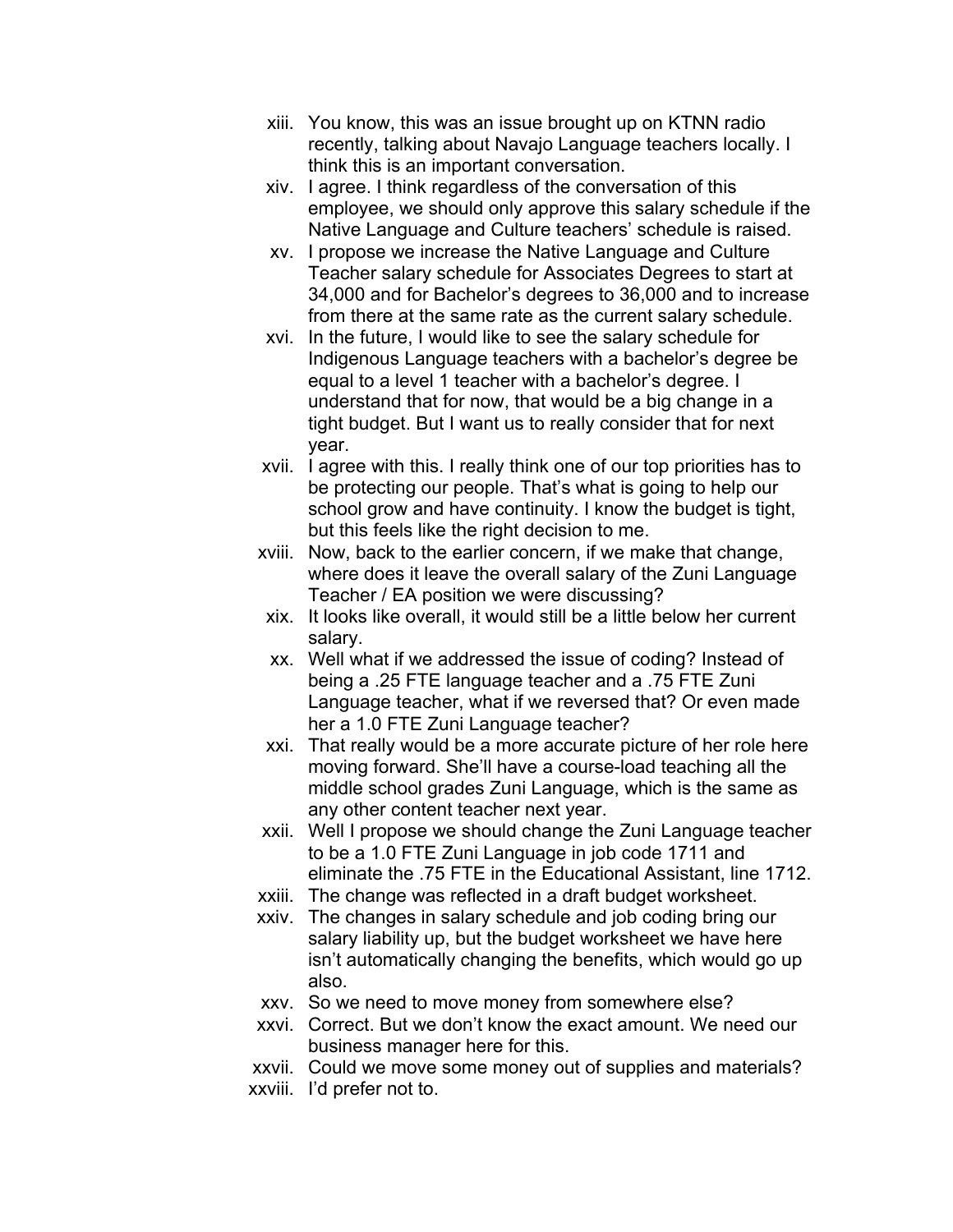- xxix. What if we moved some out of the contracted Counselor services? We have 30,000 in that line. How did we come to that number?
- xxx. I don't think it was a really deliberate choice. We just guessed at an amount that we thought might work in this area. Well if all we need is 5,000 or so dollars, can we move money out of there?
- xxxi. Yes, I think so.
- xxxii. The other option I see here is that we are still showing 4.5 FTE under teachers in code 1411. I thought we talked at the last subcommittee meeting about needing four full-time teachers: reading, math, STEAM, Humanities. What is the other .5 FTE?
- xxxiii. It looks like that's where were originally coding Lane's halftime of teaching.
- xxxiv. I thought we were eliminating that? And Lane was reducing to a half-time employee on our budget.
- xxxv. That's what we talked about, yes.
- xxxvi. I propose that teachers in fund 1000, salaries (51100), code 1411 should be reduced to 4.0 FTE instead of 4.5 FTE. Where does that leave us?
- xxxvii. The changes were made in the draft budget worksheet.
- xxxviii. That shows now an overall savings. That reduction is more than the addition to the language teachers. Again, however, the benefits are not adjusting correctly so we're not looking at a perfectly accurate picture. In this case, though, the benefits will decrease, so we'll be looking at further savings.
- xxxix. Well that's perfect. Let's get to the conversation we started last week in subcommittee about Lane's salary.
	- xl. Can you fill us in on what is happening about Lane's salary?
	- xli. There was concern raised last week that it was not feasible to pay Lane at the rate of the Director of Operations in this budget. And the proposed salary schedules and staffing structures eliminated that job. There was also a concern brought up about licensure, since Lane doesn't have an administrative license.
	- xlii. Where can we put Lane then? We have him as the .5 FTE It person, right? What kind of work do you do as IT?
	- xliii. I've done everything, basically. I have set up our whole network here along with Linehan Communications. I ordered and enrolled all our Chromebooks. I manage the network, the SSIDs, the content filters and firewall. I manage everything related to Google, assigning email addresses and privileges. I fix Chromebooks. I manage all the tech for testing of NWEA, WIDA ACCESS, New Mexico SBA, PARCC, and EOCs, all of which are on computers.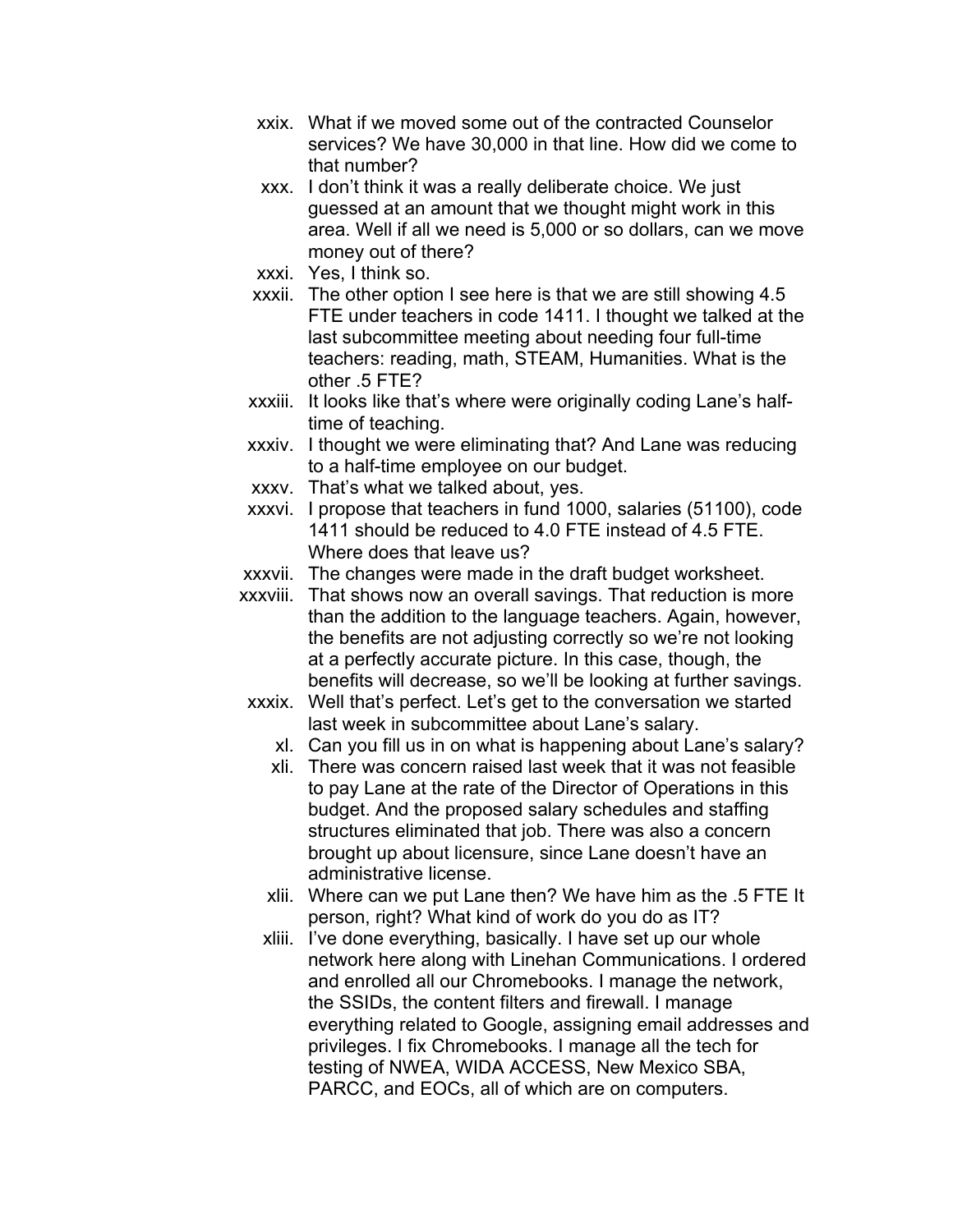- xliv. Ok, so I understand part of your job being assigned there.
- xlv. We need to have a passable budget tonight, also we want Lane to feel comfortable and provided for here. He took a pay cut this year, and now we're proposing cutting his salary again. Given the amount of time Lane puts in here, the trust we and families have in him, it seems like we need to take care to properly pay him for the role he has played here.
- xlvi. Does his role have to be .5 FTE?
- xlvii. Can I share? I am a really inefficient use of your funds. Not from a perspective of the work I produce for you, but from the perspective of licensure, which really matters in New Mexico. I don't have an administrative license and can't be your Head Administrator. I have a teaching license, but it's elementary level, and the PED has been interpreting our structure of having teachers teach multiple grades as necessitating a secondary license. I'm really ok with leaving me as a .5 FTE employee on your operating budget knowing that the other .5FTE of my time will be as the NISN fellow, funded through the NISN grant. This is the responsible financial decision for you all.
- xlviii. I understand that now. Ultimately, I don't feel comfortable reducing anyone's salaries, and that includes yours. Right now, your .5 FTE rate is still listed as below what we always thought your salary would be. We have savings from taking out the .5 FTE teacher. I think that should be applied to your salary.
	- xlix. That's a lot of savings and a pretty big change in his salary.
		- l. I think you all should pick a specific number, not just direct Donna to apply the savings to my salary.
		- li. Ok, well what do we think is a fair salary?
		- lii. What do IT people usually get paid?
		- liii. I'm looking up the averages in New Mexico from Workforce Development. It ranges up to 84,000 annually.
		- liv. Well that's more than our Head Administrator makes. We shouldn't go that high.
		- lv. I think we should put 30,000, that would be in line with the rate that we originally had proposed for him.
		- lvi. I feel uncomfortable assuming that the NISN grant will definitively cover the other half. We have been assured that NISN will re-grant us money next year to help fill our revenue gap, but we don't know exactly how much will be allowed to be applied to fellow's salaries. I say we put it 35,000 for now. That's less than the Head Administrator. But it assures that we're saying publically we value Lane's role in founding and starting Six Directions. And we want to try to honor what his salary was supposed to be.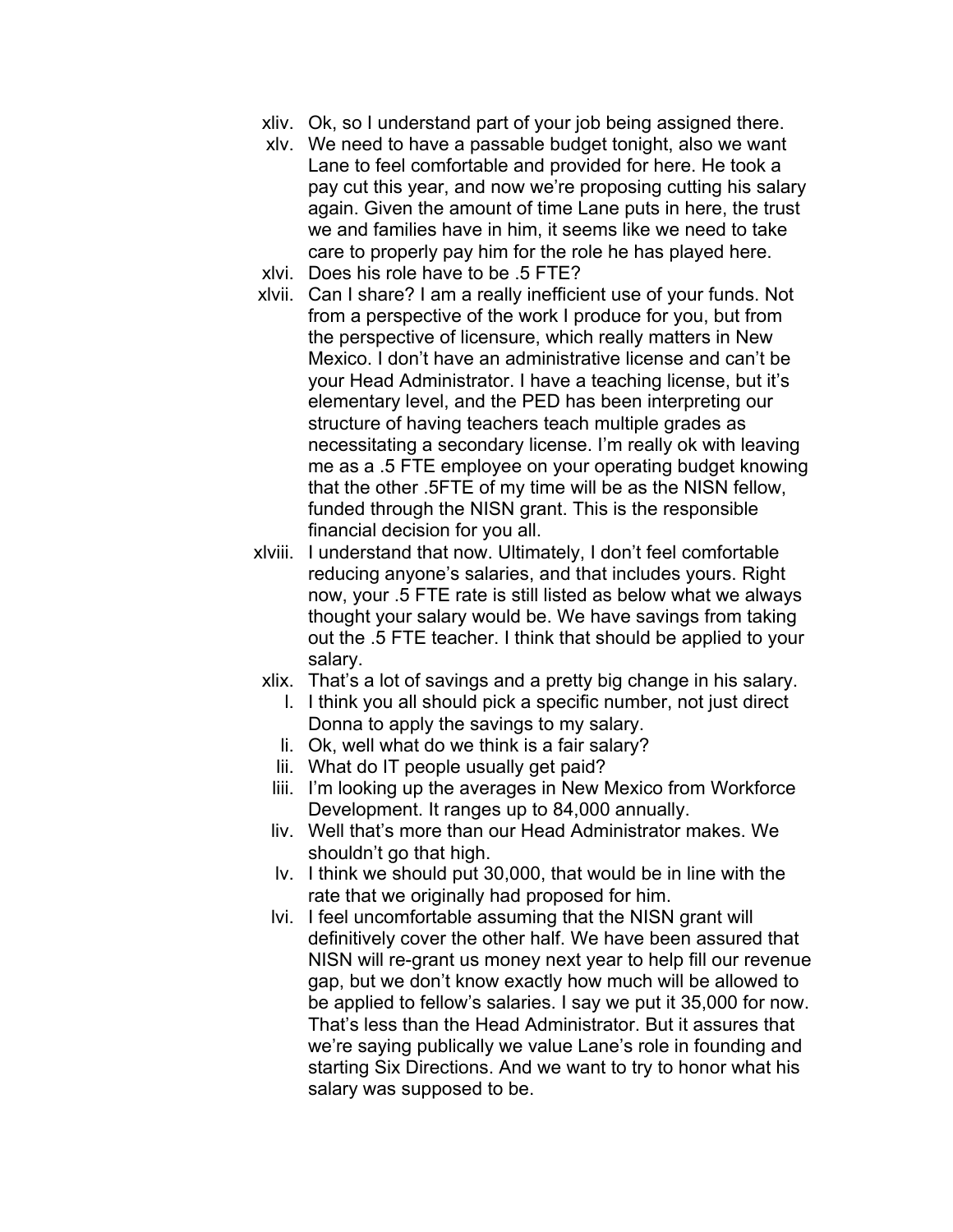- lvii. I propose the IT person's salary should increase to \$35,000 at .5 FTE.
- lviii. The change was reflected in the draft budget worksheet.
- lix. Let's move on to the calendar.
- lx. The calendar proves that we have 180 school days and 1080 hours.
- lxi. The calendar also matches GMCS for the most part other than MLK day being a school day and adding a holiday for Sha'lako. The other concern was how to fund our salary schedule, which got reduced to 185 days, while also meeting our contractual obligations to the PEC to have 5 days of Professional Development before school and 2 staff data days during the year. Since we must have 180 days of school, we would need 187-day contracts to cover that. Our solution is to make two extra vacation days in the calendar and then we'll pay teachers on an addendum to their contract from another source, like Title 2 or NISN grant funds, to work on those two days. Teachers have been notified of this and agree.
- lxii. The calendar looks good to me. I like adding the Sha'lako holiday. I don't feel a need to get too deep into specific break days. If you all like what you have, I'm ok with it.
- lxiii. I agree.
- lxiv. There's one last question, which is what to do with the remaining savings you've generated.
- lxv. I think we should put them in general operational supplies.
- lxvi. Yes, that seems like a good idea.
- lxvii. Motion by Susan Estrada: I motion to approve the Calendar for PED, approve the salary schedules with the increase in salary for Native Language and Culture Teachers to reflect our school's mission and perceived value of indigenous languages, and approve the budget worksheet as adjusted on the condition that our business manager correctly adjust the benefits and put any additional savings in fund 2300, line 56118 – General Supplies and Materials.
	- 1. Yes: Neomi, Madeline, Ben
	- 2. No: None
	- 3. Abstain: None

Motion to close the meeting: Madeline Yes: Susan, Neomi, Ben No: None Abstain: None

Meeting closed at 8:59pm